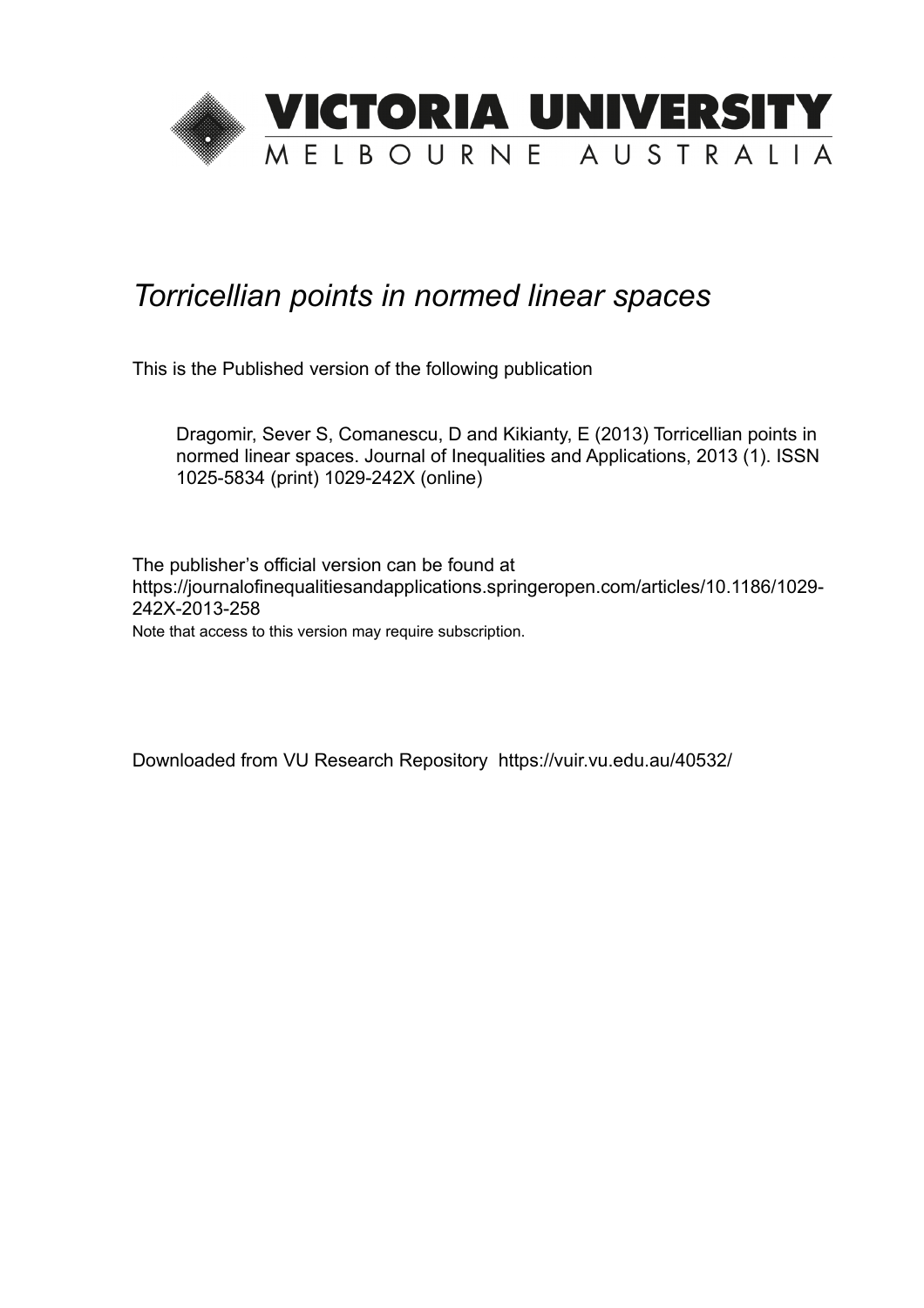## <span id="page-1-0"></span>**R E S E A R C H Open Access**

# Torricellian points in normed linear spaces

Sever S Dragomir<sup>1,[2](#page-14-1)</sup>, Dan Comǎnescu<sup>[3](#page-14-2)</sup> and Eder Kikianty<sup>2[\\*](#page-1-0)</sup>

\* Correspondence: [eder.kikianty@wits.ac.za](mailto:eder.kikianty@wits.ac.za) 2School of Computational and Applied Mathematics, University of the Witwatersrand, Private Bag 3, Wits, Johannesburg, 2050, South Africa Full list of author information is

available at the end of the article

### **Abstract**

Given a set of n (distinct) points  $\mathcal A$  in a normed space, we consider the set of Torricellian points, that is, the set of points which minimises the sum of distances to the points in A. We introduce the Torricellian functional associated to a set of distinct points  $A$ , which calculates the sum of distances of a point x to the points in  $A$ . The Torricellian point is defined as the infimum (over all vectors) of this functional. We discuss the existence of Torricellian points in reflexive normed spaces, non-expansive subspaces and evidently, inner product spaces. A case for collinear points is given and is utilised to characterise strict convexity. For a non-collinear case, it is shown that the set of Torricellian points contains a unique point when the space is strictly convex. However, we show that the uniqueness of Torricellian point of a non-collinear set does not characterise strict convexity. We consider a particular example of the Torricellian problem in a space endowed with the Taxicab geometry. **MSC:** 46B20; 49J27

**Keywords:** Fermat point; Torricellian point; characterisation of strictly convex spaces; Taxicab geometry

#### **Introduction**

In 1643, Fermat raised the following problem  $[1]$  $[1]$ :

'Given three distinct points in the plane, find the (unique) point having the minimal sum of distances to these three points.'

This problem was first solved by Torricelli, whose result was published by his pupil Viviani in 1659. This (unique) point is often referred to as the Fermat point, Fermat-Torricellian point, or Torricellian point. In this text, we refer to it as the Torricellian point. The solution is as follows: if all angles of the triangle are less than  $\frac{2\pi}{3}$ , then the Torricellian point is the interior point from which each side subtends an angle of  $\frac{2\pi}{3}$ . If one of the angles is greater than  $\frac{2\pi}{3}$ , then the Torricellian point lies at the obtuse angled vertex.

A straightforward generalisation of this problem is as follows: given *n* points *a*,..., *an* ∈  $\mathbb{R}^d$  (*d* ≥ 1), find  $x_0 \in \mathbb{R}^d$  which minimises the sum of distances to all the *n* points. It is a well-known result that when  $d = 1$  (case of collinear points), the Torricellian point  $x_0$ coincides with the centre point of the set  $\{a_1, \ldots, a_n\}$  when *n* is odd, *i.e.*  $x_0 = a_k$ , where  $k = \frac{(n+1)}{2}$ ; and  $x_0$  is any point lying between  $a_k$  and  $a_{k+1}$ , where  $k = \frac{n}{2}$  when *n* is even (*cf.* Dalla [\[](#page-14-4)1] and Simons [2]). Given the large number of literature, we refer the reader to the survey paper by Kupitz and Martini [\[](#page-14-5)3] and Section II.8 of the book by Boltyanski et al. [4[\]](#page-14-6) for further reading on this topic.

Torricelli's problem can be defined in any metric spaces, but if we wanted to have nice properties in characterising Torricellian points, we would have to restrict ourselves to the



© 2013 Dragomir et al.; licensee Springer. This is an Open Access article distributed under the terms of the Creative Commons Attribution License [\(http://creativecommons.org/licenses/by/2.0](http://creativecommons.org/licenses/by/2.0)), which permits unrestricted use, distribution, and reproduction in any medium, provided the original work is properly cited.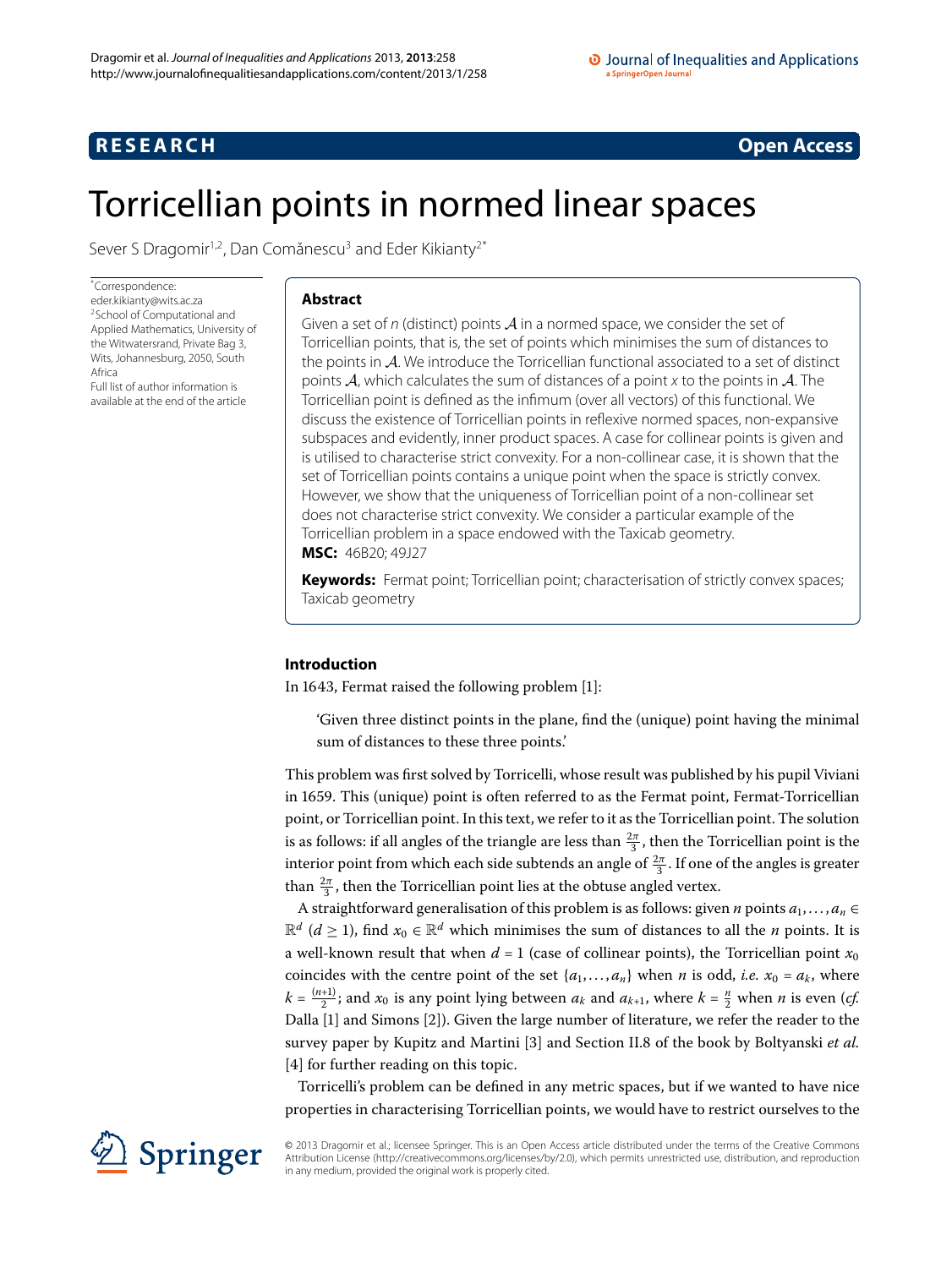case of normed linear spaces. The set of Torricellian points can be utilised to characterise strictly convex spaces and inner product spaces. In Martini *et al.* [\[](#page-14-7)5], a generalisation in Minkowski spaces is considered. It is shown that the Torricellian point is unique if and only if the Minkowski space is strictly convex. Dragomir *et al.* in [6[\]](#page-14-8) considered and solved Torricelli's problem in a real inner product space of dimension greater than . A generalisation to *n* arbitrary points in a real inner product space is considered in Dragomir and Comǎnescu<sup>[7]</sup>.

The aim of this paper is to consider the generalisation of the Torricellian points in the settings of normed spaces (cf. Section 2). We introduce the Torricellian functional associated to a set of distinct points A, which calculates the sum of distances of a point *x* to the points in  $\mathcal{A}$ . The Torricellian point is defined as the infimum (over all vectors) of this functional. We discuss the existence of the Torricellian points in Section 3. We recall some known results from the papers by Veselý [8[\]](#page-14-10), in which the author discussed the Torricellian set in reflexive normed spaces; and also Papini and Puerto [9] for some results in Banach spaces. We also consider the existence of Torricellian point for a set of distinct points which spans a non-expansive subspace; and as a corollary, we consider the existence in inner product spaces which recaptures the results of Dragomir and Comanescu [7[\]](#page-14-9). In Section 4[,](#page-8-0) we consider the case of collinear points in normed spaces; and in particular, strictly convex spaces and inner product spaces. In Section 5 we show that for the case of non-collinear points, the Torricellian point is unique in strictly convex spaces and inner product spaces. However, the uniqueness of Torricellian points does not characterise strict convexity. Finally[,](#page-12-0) in Section 6, we consider an example of the Torricellian problem in spaces endowed with the Taxicab geometry.

#### **1 Definitions and notation**

This section serves as a reference point for definitions and notation that are used in the paper.

**Definition 1.1** Let *X* be a (real) vector space, and let *T* be a functional on *X*. The left-sided and right-sided Gâteaux derivatives of a functional *T* at  $x_0$  on direction *x* are defined as follows:

$$
(V_{-}T)(x_0) \cdot x := \lim_{t \to 0-} \frac{T(x_0 + tx) - T(x_0)}{t}
$$

and

$$
(V_{+}T)(x_{0}) \cdot x := \lim_{t \to 0+} \frac{T(x_{0} + tx) - T(x_{0})}{t}.
$$

When  $V$ <sub>-</sub> $T$  =  $V$ <sub>+</sub> $T$ , we say that  $T$  is Gâteaux differentiable and denote the derivative as *VT*.

**Definition 1.2** Let  $(X, \|\cdot\|)$  be a (real) normed space. The (real-valued) mappings  $\langle \cdot, \cdot \rangle_i$ and  $\langle \cdot, \cdot \rangle_s$  defined on  $X \times X$  given by:

$$
\langle x, y \rangle_i = \lim_{t \to 0-} \frac{\|y + tx\|^2 - \|y\|^2}{2t}, \qquad \langle x, y \rangle_s = \lim_{t \to 0+} \frac{\|y + tx\|^2 - \|y\|^2}{2t}
$$

are called the inferior and superior semi-inner products.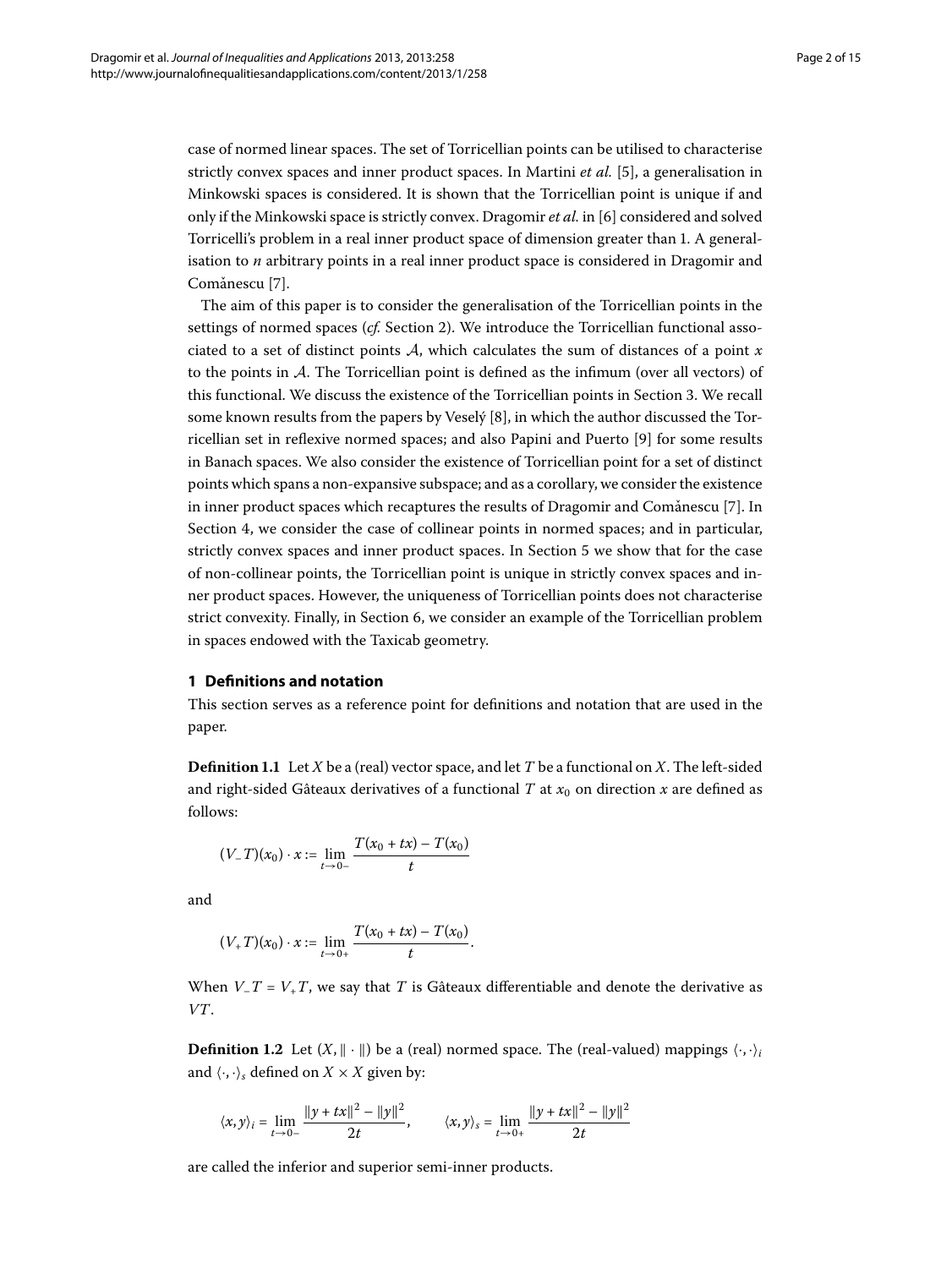For more details connected with these norm derivatives, we refer to Dragomir [10[\]](#page-14-12) where further references are given. For the sake of completeness, we list some usual properties of these semi-inner products:

- (i)  $\langle x, x \rangle_p = ||x||^2$  for all  $x \in X$ ;
- (ii)  $\langle -x, y \rangle_s = \langle x, -y \rangle_s = -\langle x, y \rangle_i$  if  $x, y \in X$ ;
- <span id="page-3-0"></span>(iii)  $\langle \alpha x, \beta y \rangle_p = \alpha \beta \langle x, y \rangle_p$  for all  $x, y \in X$  and  $\alpha, \beta \ge 0$ ;
- (iv)  $\langle \alpha x + y, x \rangle_p = \alpha \langle x, x \rangle_p + \langle y, x \rangle_p$  if  $x, y \in X, \alpha \in \mathbb{R}$ ;
- (v)  $\langle x + y, z \rangle_p \le ||x|| ||z|| + \langle y, z \rangle_p$  for all  $x, y, z \in X$ ;
- (vi) the space  $(X, \|\cdot\|)$  is smooth, *i.e.* the norm  $\|\cdot\|$  is Gâteaux differentiable on  $X\setminus\{0\}$ iff  $\langle x, y \rangle_i = \langle x, y \rangle_s$  for all  $x, y \in X$ ; or iff  $\langle \cdot, \cdot \rangle_p$  is linear in the first variable;

where  $p = s$  or  $p = i$ .

#### **2 Generalisation of Torricellian points**

Let  $(X, \|\cdot\|)$  be a real normed linear space, let  $n \ge 1$  be a natural number and let  $\mathcal{A} =$  ${a_1, \ldots, a_n}$  be a set of *n* distinct points in *X*. Throughout the paper, we denote  $\overline{1, n} = 1, \ldots, n$ . The functional

$$
T = T_A : X \to [0, \infty), \qquad T(x) := \sum_{i=1}^{n} ||x - a_i||
$$

will be called the Torricellian functional associated with  $A$ . The main properties of this mapping can be summarised in the following proposition. We refer to Dragomir and Comǎnescu [7, Proposition 1] for the proof.

**Proposition 2.1** With the above assumptions, we have:

- <span id="page-3-1"></span>(i) *T is nonlinear on X*;
- (ii) *T is continuous on X in the norm topology*;
- (iii) *T* is nonnegative and  $\lim_{||x|| \to \infty} T(x) = \infty$ ;
- (iv) *T is convex on X*.

Concerning the Gâteaux derivative of *T*, we have the following results.

**Proposition 2.2** With the above assumption, we have

$$
(V_{\pm}T)(x_0)\cdot x = \begin{cases} \sum_{i=1}^n \frac{\langle x, x_0 - a_i \rangle_{s(i)}}{\|x_0 - a_i\|} & \text{if } x_0 \notin \mathcal{A}; \\ \sum_{i=1}^n \frac{\langle x, a_j - a_i \rangle_{s(i)}}{\|a_j - a_i\|} \pm \|x\| & \text{if } x_0 = a_j \text{ for } j \in \{1, \dots, n\} \end{cases}
$$
(1)

*for all*  $x \in X$ .

*Proof* Suppose that  $x_0 \notin A$ . Then we have

$$
(V_{\pm}T)(x_0) \cdot x := \sum_{i=1}^{n} \lim_{t \to 0 \pm} \frac{\|x_0 - a_i + tx\| - \|x_0 - a_i\|}{t}
$$
  
= 
$$
\sum_{i=1}^{n} \lim_{t \to 0 \pm} \left[ \frac{\|x_0 - a_i + tx\|^2 - \|x_0 - a_i\|^2}{2t} \cdot \frac{2}{\|x_0 - a_i + tx\| + \|x_0 - a_i\|} \right]
$$
  
= 
$$
\sum_{i=1}^{n} \frac{\langle x, x_0 - a_i \rangle_{s(i)}}{\|x_0 - a_i\|}
$$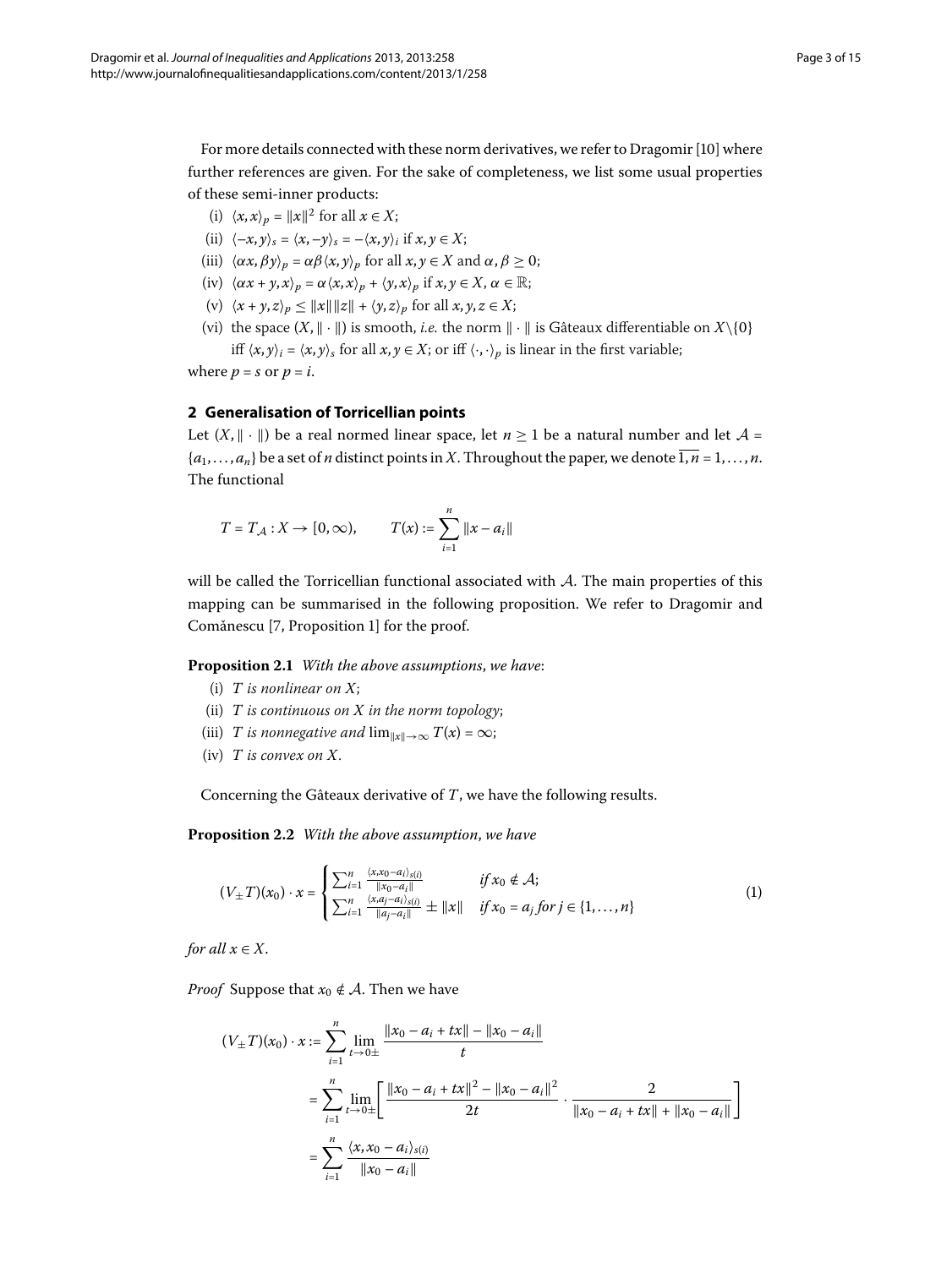for all  $x \in X$ . Let  $x_0 = a_j$  with a fixed  $j \in \{1, ..., n\}$ . Then

<span id="page-4-0"></span>
$$
(V_{\pm}T)(x_0) \cdot x := \sum_{\substack{i=1 \\ i \neq j}}^n \lim_{t \to 0 \pm} \frac{\|a_j - a_i + tx\| - \|a_j - a_i\|}{t} + \lim_{t \to 0 \pm} \frac{|t| \|x\|}{t}
$$

$$
= \sum_{\substack{i=1 \\ i \neq j}}^n \frac{\langle x, a_j - a_i \rangle_{s(i)}}{\|a_j - a_i\|} \pm \|x\|
$$

and this completes the proof.  $\Box$ 

**Corollary 2.3** Let  $(X, \|\cdot\|)$  be a smooth normed space and denote by  $[\cdot, \cdot] := \langle \cdot, \cdot \rangle_{\delta} = \langle \cdot, \cdot \rangle_{\delta}$ *the semi-inner product which generates the norm*  $\|\cdot\|$ . *Then T is Gâteaux differentiable on X*\A *and*

$$
(VT)(x_0) \cdot x = \sum_{i=1}^{n} \frac{[x, x_0 - a_i]}{\|x_0 - a_i\|} \quad \text{if } x_0 \notin \mathcal{A}
$$

*for all*  $x \in X$ .

<span id="page-4-1"></span>**Remark 2[.](#page-4-0)4** Corollary 2.3 also holds for any inner product space  $(X, \langle \cdot, \cdot \rangle)$  as it is a smooth space. This recaptures the results in Dragomir and Comănescu [7[,](#page-14-9) Proposition 3].

Concerning the strict convexity property of *T*, we have the following proposition. We refer to  $[7,$  $[7,$  Proposition 2] for the proof.

**Proposition 2.5** Let  $(X, \|\cdot\|)$  be a strictly convex normed linear space. If  $\mathcal{A} = \{a_1, \dots, a_n\}$ *with*  $n \geq 3$  *is a set of non-collinear points in X, then T is strictly convex on X.* 

Now, we formally define the Torricellian points for a given set of points.

**Definition 2.6** Let  $(X, \|\cdot\|)$  be a real normed linear space, let  $n \ge 1$  be a natural number and let  $\{a_1, \ldots, a_n\}$  be a set of distinct elements in *X*. The point  $x_0 \in X$  will be called a Torricellian point of the set  $\{a_1, \ldots, a_n\}$  if it minimises the Torricellian functional *T*, *i.e.* 

$$
T(x_0) = \inf_{x \in X} T(x) \tag{2}
$$

or, equivalently,

$$
\sum_{i=1}^{n} \|x_0 - a_i\| \le \sum_{i=1}^{n} \|x - a_i\| \quad \text{for all } x \in X.
$$
 (3)

The set of all Torricellian points of  $\{a_1, \ldots, a_n\}$  will be denoted by  $\mathcal{T}_X\{a_1, \ldots, a_n\}$ .

We describe the main properties of  $\mathcal{T}_{X}\{a_1,\ldots,a_n\}$  for any  $\{a_1,\ldots,a_n\} \subset X$  in the next proposition.

**Proposition 2.7** For any  $\{a_1, \ldots, a_n\} \subset X$ , we have that  $\mathcal{T}_X\{a_1, \ldots, a_n\}$  is a convex, closed *and bounded subset of the normed linear space X*.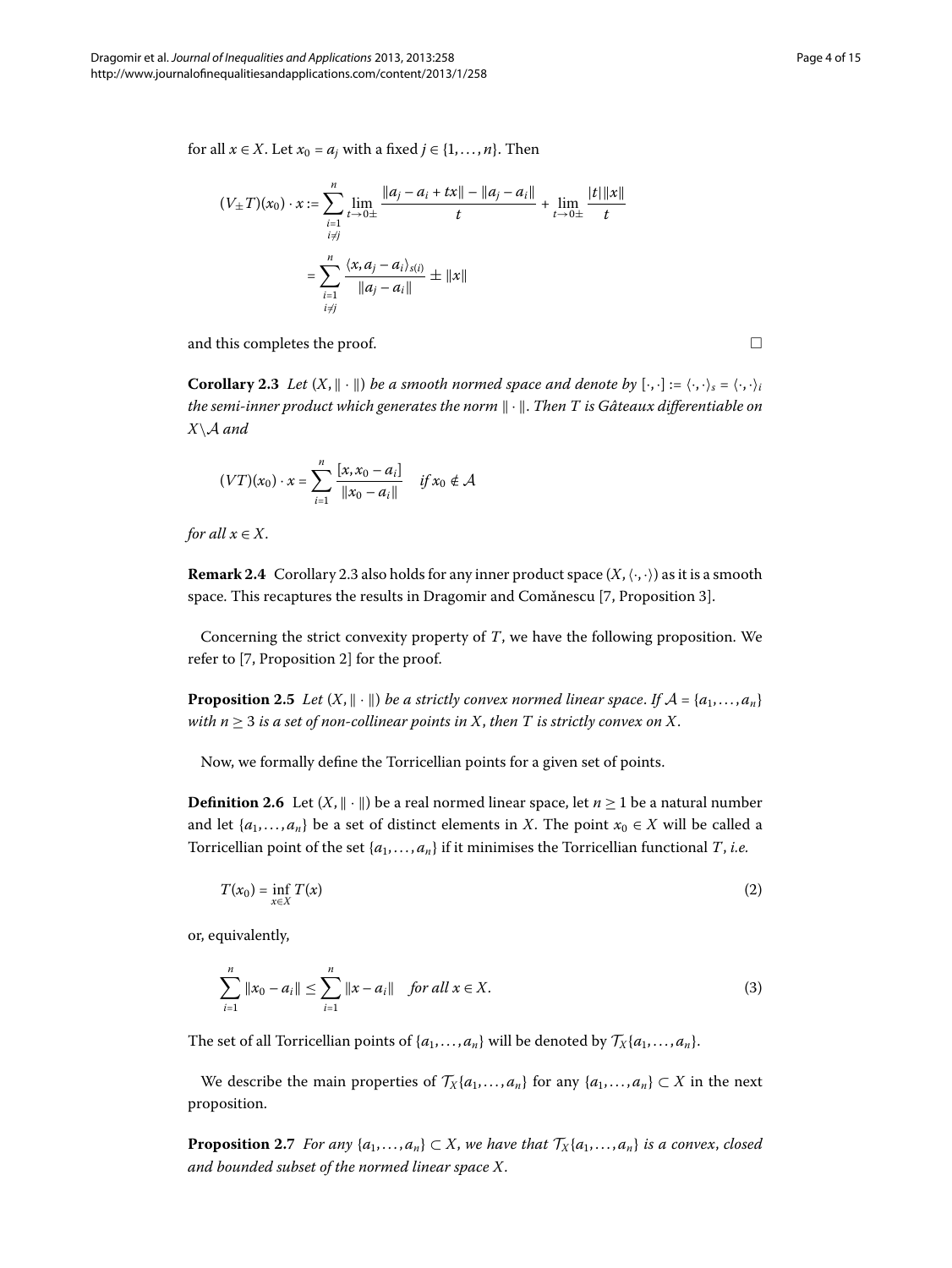*Proof* Assume that  $\mathcal{T}_X\{a_1,\ldots,a_n\}$  is nonempty, as the proof is vacuous when the set is empty. If  $x_1, x_2 \in \mathcal{T}_X\{a_1, \ldots, a_n\}$  and  $\lambda \in [0, 1]$ , then

$$
T(\lambda x_1 + (1 - \lambda)x_2) \leq \lambda T(x_1) + (1 - \lambda)T(x_2) \leq \lambda T(x) + (1 - \lambda)T(x) = T(x)
$$

for all  $x \in X$ , which shows that  $[x_1, x_2] \subset T_X\{a_1, \ldots, a_n\}$ , *i.e.* the set  $T_X\{a_1, \ldots, a_n\}$  is convex.

Now, let  $x_0 \in \mathcal{T}_X\{a_1,\ldots,a_n\}$  and put  $\alpha_0 = T(x_0)$ . Then  $\mathcal{T}_X\{a_1,\ldots,a_n\} = T^{-1}(\{\alpha_0\})$  which is a closed set as the mapping is continuous in the norm topology of *X* and  $\{\alpha_0\}$  is closed in R.

Let  $x_0 \in \mathcal{T}_X\{a_1, \ldots, a_n\}$  and put  $\alpha = T(x_0) = \inf_{x \in X} T(x)$ . Then

$$
\alpha = T(x_0) = \sum_{i=1}^n \|x_0 - a_i\| \ge \sum_{i=1}^n \big| \|x_0\| - \|a_i\| \big| \ge n \|x_0\| - \sum_{i=1}^n \|a_i\|,
$$

which gives us

$$
||x_0|| \leq \frac{\alpha + \sum_{i=1}^n ||a_i||}{n}
$$

and thus proves the boundedness of the set  $\mathcal{T}_X\{a_1,\ldots,a_n\}$ .

<span id="page-5-0"></span>We introduce the following definition.

**Definition 2.8** The Torricellian point  $x_0 \in \mathcal{T}_X\{a_1, \ldots, a_n\}$  is called segmentally inferior relating to the set  $\mathcal{T}_X\{a_1,\ldots,a_n\}$  if there exist  $x_1,x_2\in\mathcal{T}_X\{a_1,\ldots,a_n\}$ ,  $x_1\neq x_2$ , such that  $x_0\in\mathcal{T}_X\{a_1,\ldots,a_n\}$  $(x_1, x_2)$ .

**Proposition 2.9** If the point  $x_0 \in \mathcal{T}_X\{a_1,\ldots,a_n\}$  is segmentally inferior to  $\mathcal{T}_X\{a_1,\ldots,a_n\}$ , *then there exist*  $x_1, x_2 \in \mathcal{T}_X\{a_1, \ldots, a_n\}$  *such that* T *is Gâteaux differentiable on*  $x_0$  *in the*  $(x_2 - x_1)$  direction and

 $(VT)(x_0) \cdot (x_2 - x_1) = 0.$ 

*Proof* Let  $x_0$  be a segmentally inferior point of  $\mathcal{T}_X\{a_1,\ldots,a_n\}$ . Then there exist  $x_1, x_2, x_1 \neq$ *x*<sub>2</sub>, so that *x*<sup>0</sup> ∈ (*x*<sub>1</sub>, *x*<sub>2</sub>), *i.e. x*<sup>0</sup> = *sx*<sub>1</sub> + (1 − *s*)*x*<sub>2</sub> with *s* ∈ (0,1). If *x*<sup>0</sup> = *sx*<sub>1</sub> + (1 − *s*)*x*<sub>2</sub> with *s* ∈ (0, 1), then  $x_0 + t(x_2 - x_1) \in [x_1, x_2]$  if and only if  $t \in (1, 1 - s)$ . For  $t \in (1 - s, s)$  we have  $T(x_0 + t(x_2 - x_1)) = T(x_0)$  and hence

$$
(VT)(x_0)\cdot(x_2-x_1)=\lim_{t\to 0}\frac{T(x_0+t(x_2-x_1))-T(x_0)}{t}=0,
$$

which completes the proof.  $\Box$ 

**Corollary 2.10** The points  $a_j$  with  $j = \overline{1,n}$  cannot be segmentally inferior to the set  $\mathcal{T}_X\{a_1,\ldots,a_n\}.$ 

*Proof* Let us assume that  $a_j$  is segmentally inferior to  $\mathcal{T}_X\{a_1,\ldots,a_n\}$ ,  $j \in \{1,\ldots,n\}$ . Then there exist  $x_1, x_2 \in \mathcal{T}_X\{a_1, \ldots, a_n\}$  such that  $a_j \neq x_1, x_2$  and  $a_j \in (x_1, x_2)$ [.](#page-5-0) By Proposition 2.9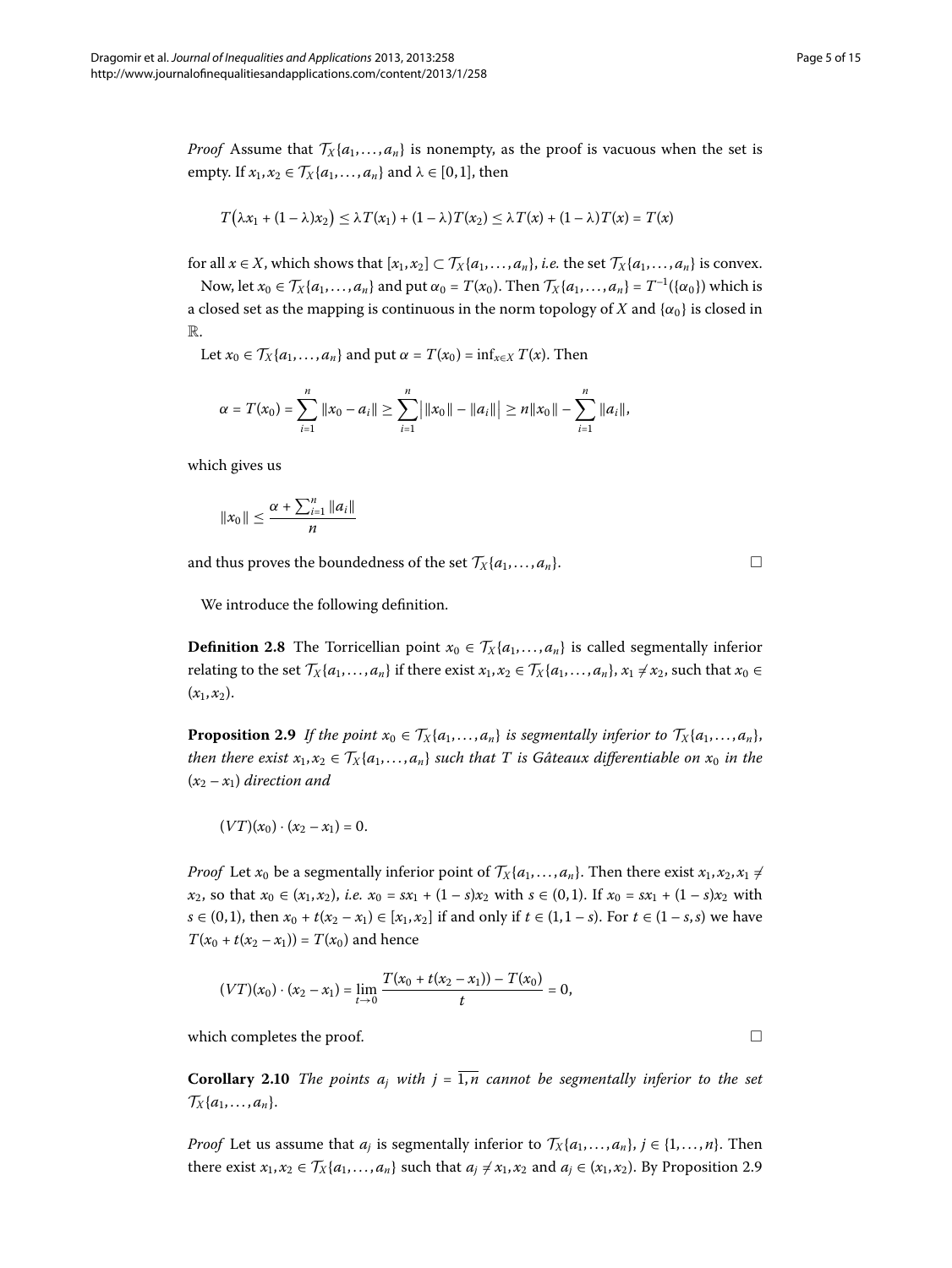we have

$$
(V_{+}T)(a_j)(x_2-x_1)=(V_{-}T)(a_j)(x_2-x_1)=0.
$$

By Proposition 2[.](#page-3-1)2 we have

$$
0 = (V_{+}T)(a_j)(x_2 - x_1) = \sum_{\substack{i=1 \ i \neq j}}^{n} \frac{\langle x_2 - x_1, a_j - a_i \rangle_s}{\|a_j - a_i\|} + \|x_2 - x_1\|
$$

and

$$
0 = (V_{-}T)(a_j)(x_2 - x_1) = \sum_{\substack{i=1 \\ i \neq j}}^{n} \frac{\langle x_2 - x_1, a_j - a_i \rangle_i}{\|a_j - a_i\|} - \|x_2 - x_1\|,
$$

from which we get

$$
\sum_{\substack{i=1\\i\neq j}}^n \frac{\langle x_2 - x_1, a_j - a_i \rangle_s}{\|a_j - a_i\|} - \sum_{\substack{i=1\\i\neq j}}^n \frac{\langle x_2 - x_1, a_j - a_i \rangle_i}{\|a_j - a_i\|} = -2\|x_2 - x_1\| < 0. \tag{4}
$$

Since  $\langle x_2 - x_1, a_i - a_i \rangle_s \geq \langle x_2 - x_1, a_i - a_i \rangle_i$ , we have

$$
\sum_{\substack{i=1 \ i\neq j}}^n \left( \frac{\langle x_2 - x_1, a_j - a_i \rangle_s - \langle x_2 - x_1, a_j - a_i \rangle_i}{\|a_j - a_i\|} \right) \geq 0,
$$

which contradicts (4) and thus proves the corollary.  $\Box$ 

**Definition 2.11** Let *X* be a normed linear space and the subsets of distinct points  $A =$  ${a_1, \ldots, a_n}$  and  $B = {b_1, \ldots, b_n}$ . The subsets A and B are isometrically equivalent if there exists a distance preserving a bijective function  $F: X \to X$  which satisfies  $F(A) = \mathcal{B}$ .

Without loss of generality, we suppose that  $F(a_i) = b_i$  for all  $i \in \{1, ..., n\}$ . With regards to this definition, we have the following propositions. We omit the proofs.

**Proposition 2.12** *Let*  $\{a_1, \ldots, a_n\}$  *and*  $\{b_1, \ldots, b_n\}$  *be two sets of distinct points in X which are isometrically equivalent and let F be the mapping which establishes the equivalence*. *Then the following statements are equivalent*:

- (i)  $x_0 \in \mathcal{T}_X\{a_1, \ldots, a_n\};$
- (ii)  $F(x_0) \in \mathcal{T}_X\{b_1, \ldots, b_n\},\$

*where*  $x_0 \in X$ .

**Proposition 2.13** Let  $\{a_1, \ldots, a_n\}$  be a set of distinct points in the normed linear space X. *Then the sets*

 ${a_1, \ldots, a_n}$  *and*  ${a_1 - a_i, \ldots, a_{i-1} - a_i, 0, a_{i+1} - a_i, \ldots, a_n - a_i}$ 

*for i* =  $\overline{1,n}$  *are equivalent.* 

<span id="page-6-0"></span>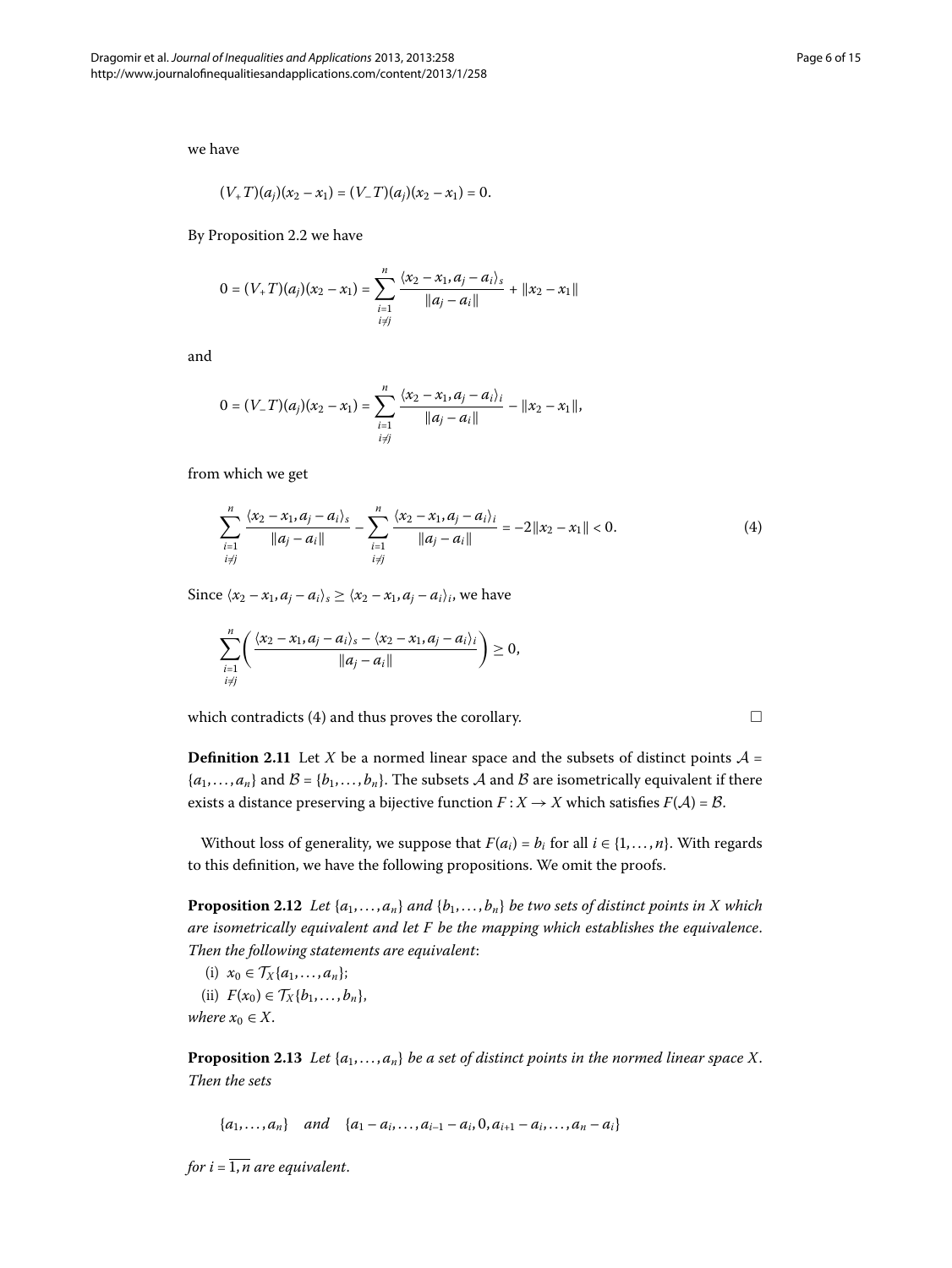<span id="page-7-1"></span><span id="page-7-0"></span>The proof follows by observing that the map  $F_i$ :  $X \rightarrow X$ ,  $F_i(x) = x - a_i$  is isometric in X for all  $i = \overline{1, n}$ .

#### **3 The existence of Torricellian points**

We start with the following known result (*cf.* Papini and Puerto [9[,](#page-14-11) Proposition 2.3]).

**Proposition 3.1** If X is a dual space, in particular, if X is reflexive, then for all  $\{a_1, \ldots, a_n\}$ *a set of distinct points in X, the Torricellian set*  $\mathcal{T}_X\{a_1,\ldots,a_n\}$  *is nonempty in X.* 

**Remark 3.2** Veselý [8[\]](#page-14-10) proved that for any non-reflexive Banach space, there is an equivalent norm such that for some sets of three points the Torricellian point does not exist.

Furthermore[,](#page-14-11) Papini and Puerto [9, Theorem 2.1] proved the following result.

<span id="page-7-2"></span>**Proposition 3.3** If  $X = c_0$ , then for every set  $\{a_1, \ldots, a_n\}$ , the Torricellian set  $\mathcal{T}_X\{a_1, \ldots, a_n\}$ *is nonempty in X*.

In what follows, we present a result for the existence for normed linear spaces which are not necessarily reflexive. We start with the following theorem.

**Theorem 3.4** Let  $(X, \|\cdot\|)$  be a normed linear space and let  $A = \{a_1, \ldots, a_n\}$  be a set of *distinct points in X. If*  $A \subset Y$  *and*  $Y \subset X$  *is a non-expansive linear subspace in X, i.e. there exists a mapping*  $P: X \rightarrow Y$  *such that:* 

(i) *P* is the identity of *Y*, i.e.  $Px = x$  for all  $x \in Y$ ;

(ii)  $||Px - Py|| \le ||x - y||$  *for all*  $x, y \in X$ ,

*then we have the inclusion*

$$
\mathcal{T}_Y\{a_1,\ldots,a_n\} \subseteq \mathcal{T}_X\{a_1,\ldots,a_n\}.
$$
\n
$$
(5)
$$

*Proof* First of all, we observe that  $T(Px) \leq T(x)$  for all  $x \in X$ , as

$$
T(Px) = \sum_{i=1}^{n} \|Px - a_i\| = \sum_{i=1}^{n} \|Px - Pa_i\| \le \sum_{i=1}^{n} \|x - a_i\| = T(x)
$$

for all  $x \in X$ . By definition, if  $x_0 \in \mathcal{T}_Y\{a_1,\ldots,a_n\}$ , then  $T(x_0) \leq T(x)$  for all  $x \in Y$ . Now, let *x* ∈ *X* \*Y*. Then *Px* ∈ *Y* and thus *T*( $x_0$ ) ≤ *T*( $Px$ ). On the other hand, *T*( $Px$ ) ≤ *T*(*x*) which gives us  $T(x_0) \leq T(x)$  for all  $x \in X$ , *i.e.*  $x_0 \in T_X\{a_1, \ldots, a_n\}$ ; this completes the proof.  $\Box$ 

The following corollary contains a sufficient condition for the existence of the Torricellian points.

**Corollary 3.5** Let  $(X, \|\cdot\|)$  be a normed linear space and let  $\mathcal{A} = \{a_1, \ldots, a_n\}$  be a system *of distinct points in X. If the subspace*  $T_n := \text{span}\{a_1, \ldots, a_n\}$  *spanned by the set* A *is nonexpansive in X, then*  $\mathcal{T}_X\{a_1,\ldots,a_n\}$  *is nonempty.* 

*Proof* Since  $T_n$  is a finite dimensional space, it implies that  $T_n$  is reflexive. Thus, by Proposition 3[.](#page-7-2)1,  $\mathcal{T}_{T_n}\{a_1,\ldots,a_n\}\neq\emptyset$ ; and from Theorem 3.4 it follows that  $\mathcal{T}_{T_n}\{a_1,\ldots,a_n\}\subseteq$  $\mathcal{T}_X\{a_1,\ldots,a_n\}$ , which proves the corollary.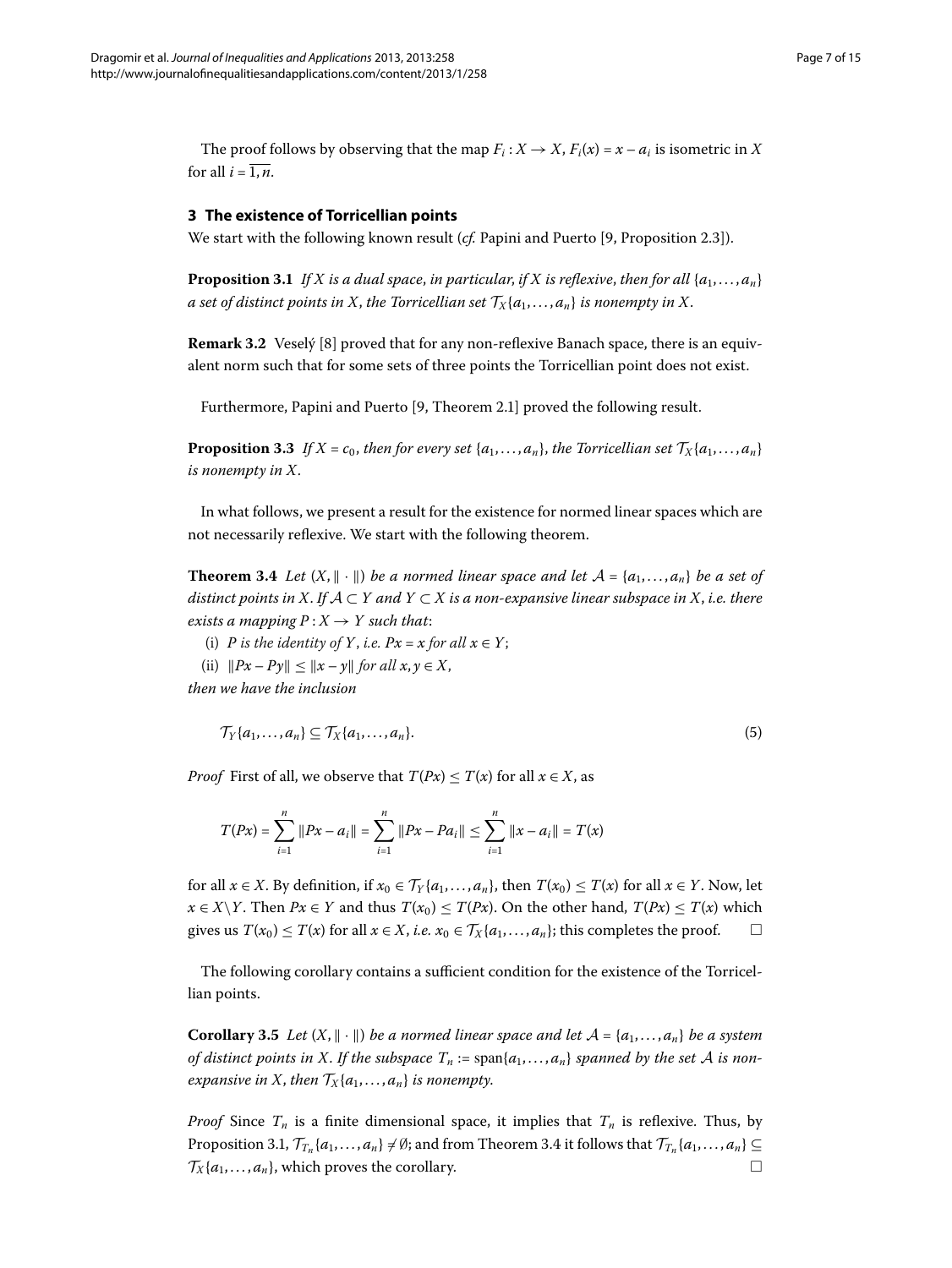The following theorem contains an example of non-expansive linear subspaces in inner product spaces.

**Theorem 3.6** Let  $(X, \langle \cdot, \cdot \rangle)$  be an inner product space. If G is a Čebyševian linear subspace *in X*, *i.e.* every element  $x_0 \in X$  has a unique best approximant in G, then G is non-expansive *in X*.

*Proof* Let  $x_0 \in X$ . If  $x_0 \in G$ , then  $x_0 = x_0 + 0$  with  $0 \in G^{\perp}$ . If  $x_0 \notin G$ , then there exists an element  $x_1 \in G$  such that  $d(x_0, G) = d(x_0, x_1)$ , *i.e.* inf<sub> $y \in G$ </sub>  $||x_0 - y|| = ||x_0 - x_1||$ . Set  $x_2 := x_0 - x_1$ . Then for all  $\lambda \in \mathbb{R}$  and  $y \in G$ , we have

 $||x_2 + \lambda y|| = ||x_0 - x_1 + \lambda y|| > ||x_0 - x_1|| = ||x_2||$ 

for all  $\lambda \in \mathbb{R}$  and  $\gamma \in G$ , which implies that  $\langle x_2, y \rangle = 0$  for all  $\gamma \in G$ , *i.e.*  $x_2 \in G^{\perp}$ . Thus, for all *x* ∈ *X*, there exist  $x_1$  ∈ *G* and  $x_2$  ∈ *G*<sup>⊥</sup> such that  $x = x_1 + x_2$ . We note that this decomposition is unique. If  $x = x_1 + x_2$ ,  $x = y_1 + y_2$  with  $x_1, y_1 \in G$  and  $x_2, y_2 \in G^{\perp}$ , then  $G \ni x_1 - y_1 = y_2 - x_2 \in G$ *G*<sup>⊥</sup> and since *G*∩*G*<sup>⊥</sup> = {0}, we get that *x*<sub>1</sub> = *y*<sub>1</sub> and *x*<sub>2</sub> = *y*<sub>2</sub>. Define the projection of *X* on *G*, *i.e.* the mapping  $P: X \to G$  given by  $P(x) = x_1$ , where  $x_1$  is the best approximation of *x* in *G*. Then *P* is the identity on *G*, and for all  $x, y \in X$  we can write

$$
||x-y||^2 = ||x_1 + x_2 - y_1 - y_2||^2 = ||(x_1 - y_1) + (x_2 - y_2)||^2.
$$

Since  $(x_1 - y_1) \perp (x_2 - y_2)$ , then by the Pythagorean identity we get

$$
\|(x_1 - y_1) + (x_2 - y_2)\|^2 = \|x_1 - y_1\|^2 + \|x_2 - y_2\|^2 \ge \|x_1 - y_1\|^2 = \|Px - Py\|^2
$$

<span id="page-8-1"></span>and thus we obtain the desired inequality  $||Px - Py|| \le ||x - y||$ , and the theorem is proved.  $\Box$ 

The above theorem gives us the following result of existence for the Torricellian points (cf. Dragomir and Comǎnescu [7[\]](#page-14-9)).

**Proposition 3.7** Let  $(X, \langle \cdot, \cdot \rangle)$  be an inner product space. Then, for all  $\{a_1, \ldots, a_n\}$ , a set of *distinct points in X,*  $\mathcal{T}_X\{a_1,\ldots,a_n\}$  *is nonempty.* 

<span id="page-8-0"></span>*Proof* Consider the space  $T_n := \text{span}\{a_1, \ldots, a_n\}$  which is Čebyševian and non-expansive on *X* (since *X* is an inner product space). Then  $\mathcal{T}_{T_n}\{a_1,\ldots,a_n\}$  is nonempty and

$$
\mathcal{T}_{T_n}\{a_1,\ldots,a_n\}\subseteq \mathcal{T}_X\{a_1,\ldots,a_n\},\,
$$

which proves the statement.

#### **4 The case of collinear points**

In this section, we consider the Torricellian points for a set of collinear points in a normed space.

 $\Box$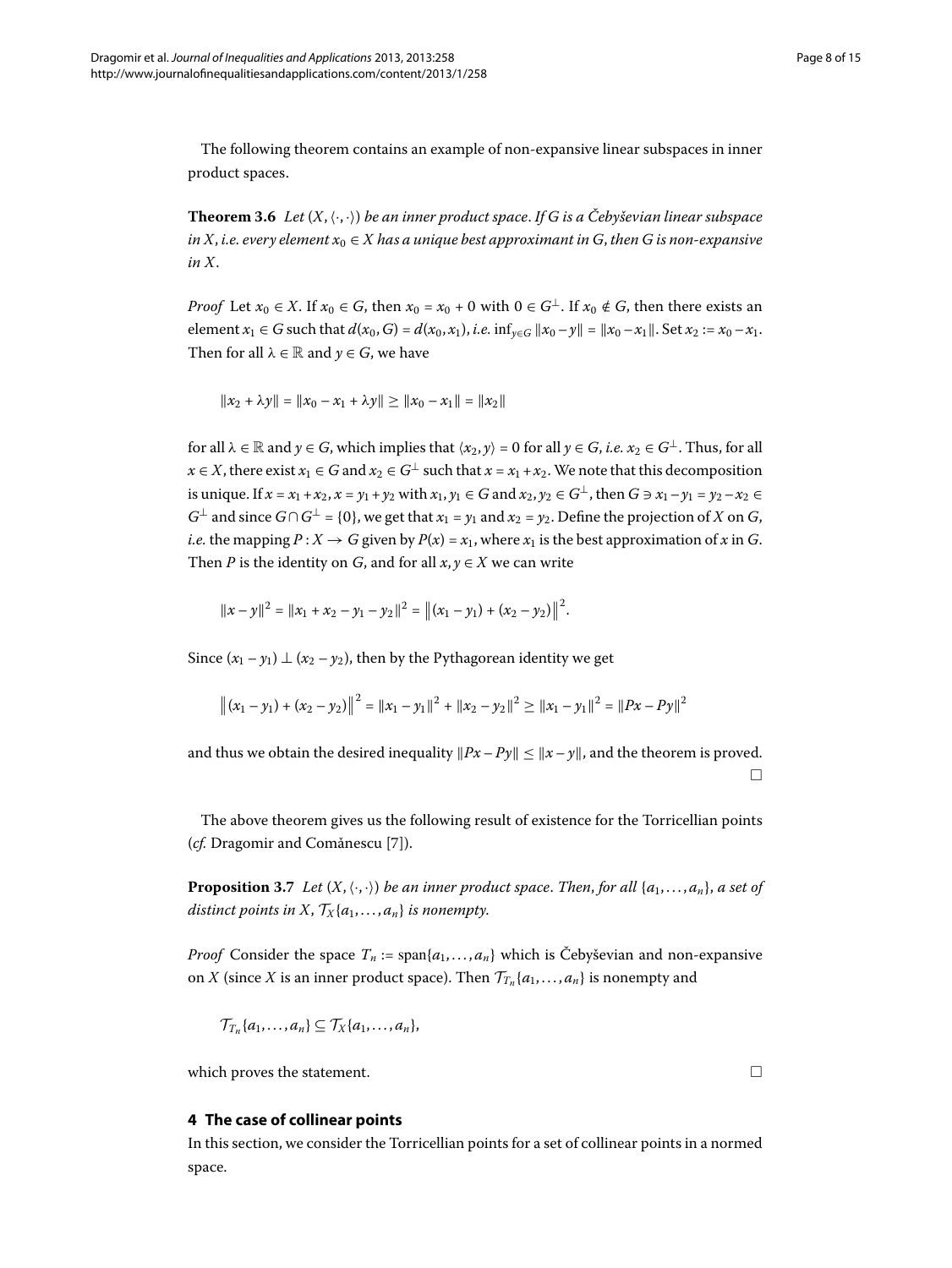<span id="page-9-2"></span><span id="page-9-0"></span>**Definition 4.1** The set of *n* distinct points  $\{a_1, \ldots, a_n\}$  are collinear in the real normed space if there exist two distinct elements  $a, b \in X$  and  $\lambda_1, \ldots, \lambda_n \in \mathbb{R}$  such that

$$
a_i = \lambda_i a + (1 - \lambda_i)b, \quad i = \overline{1, n}.
$$

Without loss of generality, we assume that  $\lambda_1 < \cdots < \lambda_n$ . The following proposition holds.

**Proposition 4.2** Let  $(X, \|\cdot\|)$  be a real normed space and let  $a_1, \ldots, a_{2k+1}$  be  $2k+1$  be *collinear points. Then*  $\mathcal{T}_X\{a_1, ..., a_{2k+1}\} = \{a_{k+1}\}.$ 

*Proof* We have successively

$$
T(a_{k+1}) = \sum_{i=1}^{2k+1} ||a_{k+1} - a_i|| = \sum_{i=1}^{2k+1} ||\lambda_{k+1}a + (1 - \lambda_{k+1})b - \lambda_i a - (1 - \lambda_i)b||
$$
  

$$
= \sum_{i=1}^{2k+1} |\lambda_{k+1} - \lambda_i| ||a - b||
$$
  

$$
= \sum_{i=1}^{k} (\lambda_{2k+2-i} - \lambda_i) ||a - b|| = \sum_{i=1}^{k} ||a_{2k+2-i} - a_i||.
$$

Now, assume that  $x \in X \setminus \{a_{k+1}\}\$ . Then, for all  $i \in \{1, ..., k\}$ , one has the inequality

 $||x - a_i|| + ||x - a_{2k+2-i}|| \ge ||a_{2k+2-i} - a_i||.$ 

Since  $||x - a_{k+1}|| > 0$ , we get

<span id="page-9-1"></span>
$$
T(x) = \sum_{i=1}^{k} (||x - a_i|| + ||x - a_{2k+2-i}||) + ||x - a_{k+1}|| > \sum_{i=1}^{k} ||a_{2k+2-i} - a_i|| = T(a_{k+1}).
$$

Consequently,  $T(x) > T(a_{k+1})$  for all  $x \in X \setminus \{a_{k+1}\}$ , which shows that  $a_{k+1}$  is the unique Torricellian point associated with  $\{a_1, \ldots, a_{2k+1}\}.$  $\Box$ 

The following proposition holds.

**Proposition 4.3** Let  $(X, \|\cdot\|)$  be a normed linear space and let  $\{a_1, \ldots, a_{2k}\}$  be a set of  $2k$ *collinear distinct points in X. Then the interval*  $[a_k, a_{k+1}]$  *is a subset of*  $\mathcal{T}_X\{a_1, \ldots, a_{2k}\}$ .

*Proof* Let  $x \in [a_k, a_{k+1}]$ . Then  $x = \lambda a + (1 - \lambda)b$  with  $\lambda \in [\lambda_k, \lambda_{k+1}]$ . A similar computation to that of the proof of Proposition 4[.](#page-9-0)2 shows that

$$
T(x) = \sum_{i=1}^k ||a_{2k+1-i} - a_i||.
$$

Now, suppose that  $y \in X$ . Then

$$
T(y) = \sum_{i=1}^{2k} ||y - a_i|| = \sum_{i=1}^{k} (||y - a_i|| + ||y - a_{2k+1-i}||) \ge \sum_{i=1}^{k} ||a_i - a_{2k+1-i}|| = T(x),
$$

which shows that  $[a_k, a_{k+1}] \subset \mathcal{T}_X\{a_1, \ldots, a_{2k}\}.$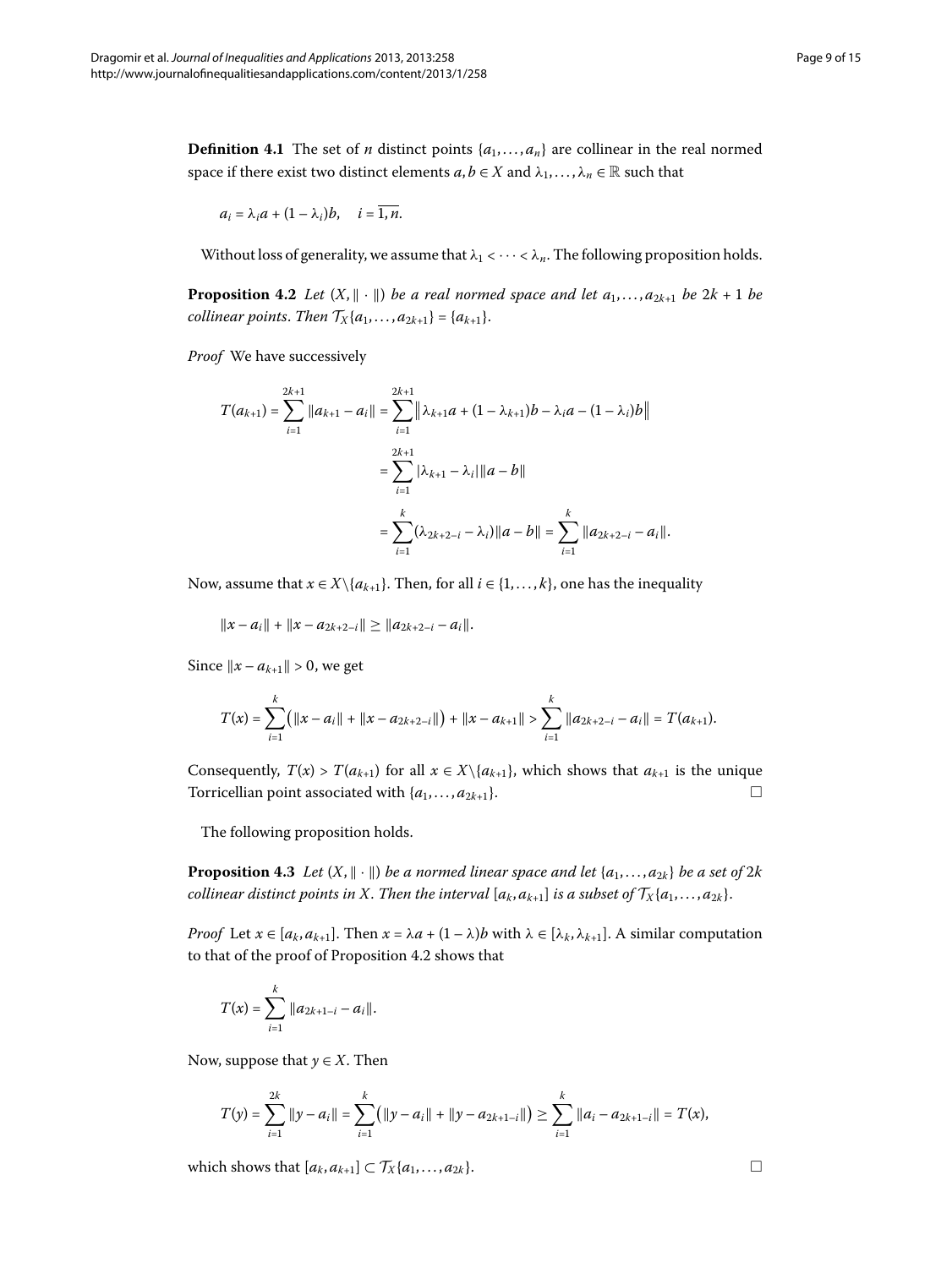<span id="page-10-1"></span>We use the following notation in the following characterisation theorem. Let *a* and *b* be two distinct vectors in *X*, we define

$$
dr(a,b):=\big\{\lambda a+(1-\lambda)b|\lambda\in\mathbb{R}\big\}.
$$

**Theorem 4.4** Let  $(X, \|\cdot\|)$  be a real normed space. The following statements are equiva*lent*:

- (i)  $(X, \| \cdot \|)$  *is strictly convex.*
- (ii) *For every*  $k \in \mathbb{N}$  *and for every*  $\{a_i, \ldots, a_{2k}\}\$ , 2k collinearly distinct point in X, we have

 $\mathcal{T}_{X}{a_{1},...,a_{2k}} = [a_{k}, a_{k+1}].$ 

(iii) *For every distinct points*  $a_1$  *and*  $a_2$  *in X*, *we have*  $\mathcal{T}_x\{a_1, a_2\} = [a_1, a_2]$ .

*Proof*  $'(i) \implies (ii)$ .

Let  $(X, \| \cdot \|)$  be a strictly convex normed space and let  $\{a_1, \ldots, a_{2k}\}\)$  be a set of  $2k$ collinearly distinct points in *X*[.](#page-9-1) By Proposition 4.3 we have that  $[a_k, a_{k+1}] \subset \mathcal{T}_X\{a_1, \ldots, a_{2k}\},$ so we want to show that  $\mathcal{T}_X\{a_1,\ldots,a_{2k}\}\subset [a_k,a_{k+1}].$  Let  $x\in \mathcal{T}_X\{a_1,\ldots,a_{2k}\}\$  and suppose that  $||x - a_k|| + ||x - a_{k+1}|| > ||a_k - a_{k+1}||$ . We have

$$
T(x) = \sum_{i=1}^{2k} ||x - a_i|| = \sum_{i=1}^{k-1} (||x - a_i|| + ||x - a_{i+k+1}||) + ||x - a_k|| + ||x - a_{k+1}||
$$
  

$$
> \sum_{i=1}^{k-1} (||x - a_i|| + ||x - a_{i+k+1}||) + ||a_k - a_{k+1}|| = T(x_0),
$$

where  $x_0 \in [a_k, a_{k+1}]$  (see Proposition 4[.](#page-9-0)2), which contradicts the fact that *x* minimises the Torricellian map *T*. Hence  $||x - a_k|| + ||x - a_{k+1}|| = ||a_k - a_{k+1}||$ , and  $x - a_k = \theta(a_{k+1} - x)$  for some nonnegative  $\theta$ . It follows that  $x = \frac{1}{1+\theta}a_k + \frac{\theta}{1+\theta}a_{k+1} \in [a_k, a_{k+1}].$ 

 $'$ (ii)  $\implies$  (iii)'. The proof of this implication is trivial, so we omit the details.

 $'$ (iii)  $\implies$  (i)'. Suppose that  $(X, \|\cdot\|)$  is not strictly convex, *i.e.* there exist two elements *x*, *y* ∈ *X*, *x* ≠ *y*, such that  $||x + y|| = ||x|| + ||y||$  and *x*, *y* are linearly independent. Because of the linear independence,  $x \neq -y$  and if we apply statement (ii) for  $a_1 = x$  and  $a_2 = -y$ , we can write

$$
\mathcal{T}_X\{x,-y\}=[x,-y].
$$

Now,  $0 \notin [x, -y]$  as if we assume that  $0 \in [x, -y]$ , then there exists  $\lambda_0 \in [0, 1]$  such that

<span id="page-10-0"></span>
$$
\lambda_0 x + (1 - \lambda_0)(-y) = 0,
$$

*i.e.* the system of vectors  $\{x, y\}$  is linearly dependent, which contradicts the above assumption. Since  $\mathcal{T}_X\{x, -y\} = [x, -y]$  and  $0 \notin [x, -y]$ , then we can state

$$
T(0) > T(x_0),\tag{6}
$$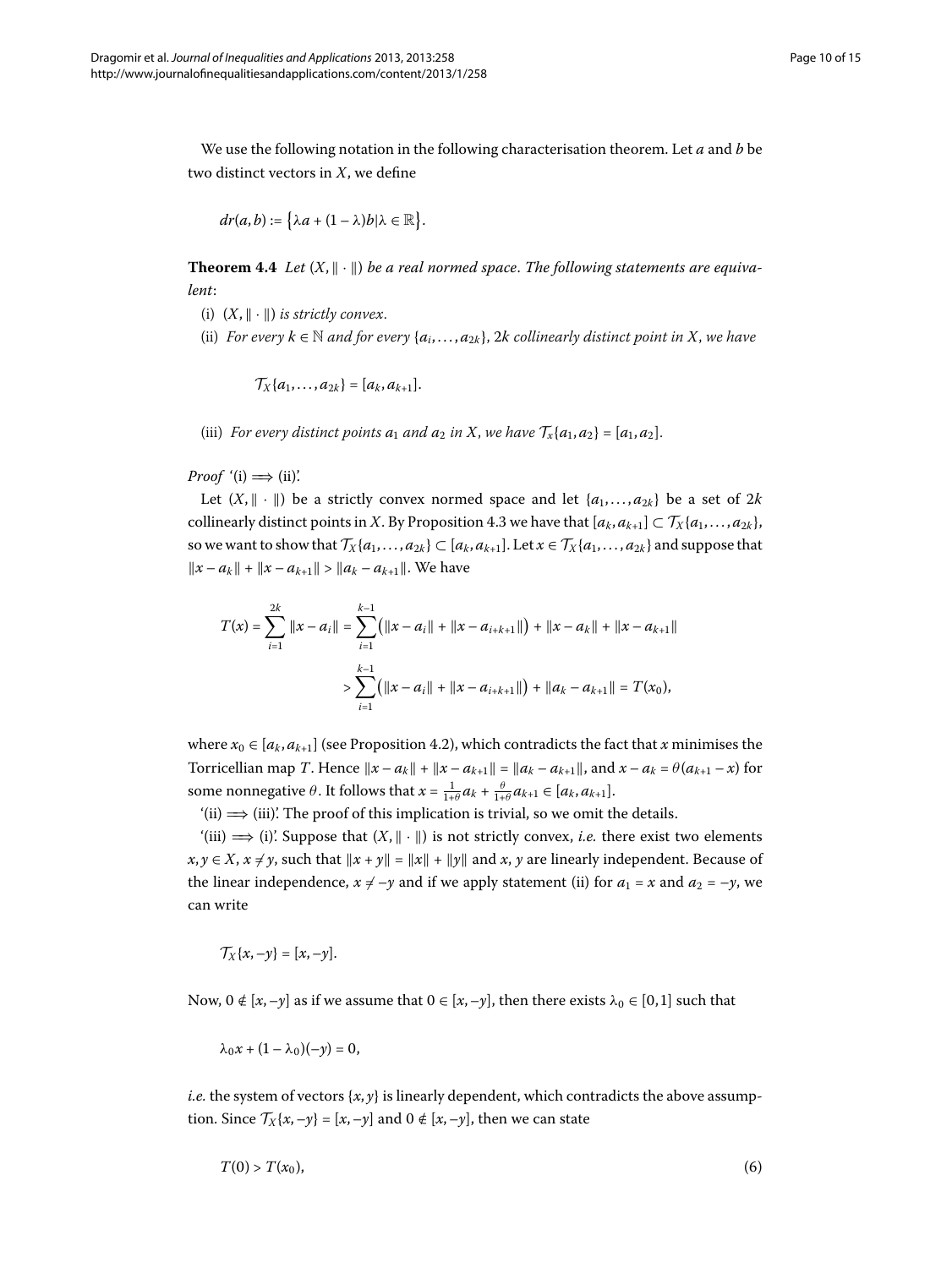where  $x_0 \in [x, -y]$ . However,

$$
T(0) = ||x|| + ||y||
$$

and

$$
T(x_0) = ||x - (\lambda_0 x + (1 - \lambda_0)(-y))|| + ||-y - (\lambda_0 x + (1 - \lambda_0)(-y))||
$$
  
=  $(1 - \lambda_0) ||x + y|| + \lambda_0 ||x + y|| = ||x + y||,$ 

<span id="page-11-0"></span>where  $\lambda_0 \in [0, 1]$ . Let us observe that by the inequality (6) we deduce  $||x|| + ||y|| > ||x + y||$ , which contradicts the hypothesis  $||x|| + ||y|| = ||x + y||$ , hence  $(X, || \cdot ||)$  is strictly convex.  $\Box$ 

<span id="page-11-1"></span>**Corollary 4.5** Let  $(X, \langle \cdot, \cdot \rangle)$  be an inner product space and let  $\{a_1, \ldots, a_{2k}\}$  be 2k collinearly *distinct points in X. Then*  $\mathcal{T}_X\{a_1, ..., a_{2k}\} = [a_k, a_{k+1}].$ 

#### **5 The uniqueness of Torricellian points for non-collinear sets**

In this section, we recall and present results concerning uniqueness of the set of Torricellian points.

**Proposition 5.1** *Let*  $(X, \|\cdot\|)$  *be a normed linear space and let*  $\mathcal{A} = \{a_1, \ldots, a_n\} \subset X$  ( $n \geq 3$ ) *be a set of non-collinear points in X. If the space is strictly convex, then*  $T_X\{a_1,\ldots,a_n\}$  *contains at most one element*.

*Proof* Suppose that there exist two distinct elements  $x_1, x_2 \in \mathcal{T}_X\{a_1, \ldots, a_n\}$ . Then  $T(x_1) =$  $T(x_2) = \inf_{x \in X} T(x)$ . Let  $\lambda \in (0,1)$  and put  $x_\lambda := \lambda x_1 + (1-\lambda)x_2$ . As *T* is a strictly convex mapping on  $X$  (see Proposition 2[.](#page-4-1)5), we have that

$$
T(x_{\lambda}) < \lambda T(x_1) + (1 - \lambda) T(x_2) = \inf_{x \in X} T(x),
$$

which produces a contradiction and the theorem is thus proved.  $\Box$ 

We remark that Proposition 5[.](#page-11-1)1 is also proved by Papini and Puerto [\[](#page-14-11)9] in their Remark 3.1.

The following corollary recaptures the result in Dragomir and Comănescu [7[,](#page-14-9) Theorem 1.

**Corollary 5.2** *Let*  $(X; \langle \cdot, \cdot \rangle)$  *be an inner product space and let*  $\mathcal{A} = \{a_1, \ldots, a_n\} \subset X$  ( $n \geq 3$ ) *be a set of non-collinear points in X. Then*  $\mathcal{T}_X\{a_1,\ldots,a_n\}$  *contains a unique point.* 

*Proof* The existence follows by Theorem 3[.](#page-11-1)7, while the uniqueness follows by Theorem 5.1, taking into account that every inner product space is a strictly convex space.  $\Box$ 

Martini *et al.* [\[](#page-14-7)5] showed that the uniqueness of the Torricellian point characterises strict convexity in Minkowski spaces. In the next proposition, we show that there exists a noncollinear set, for which the Torricellian point is unique, but the normed space is not strictly convex, thus showing that the uniqueness property does not characterise strict convexity.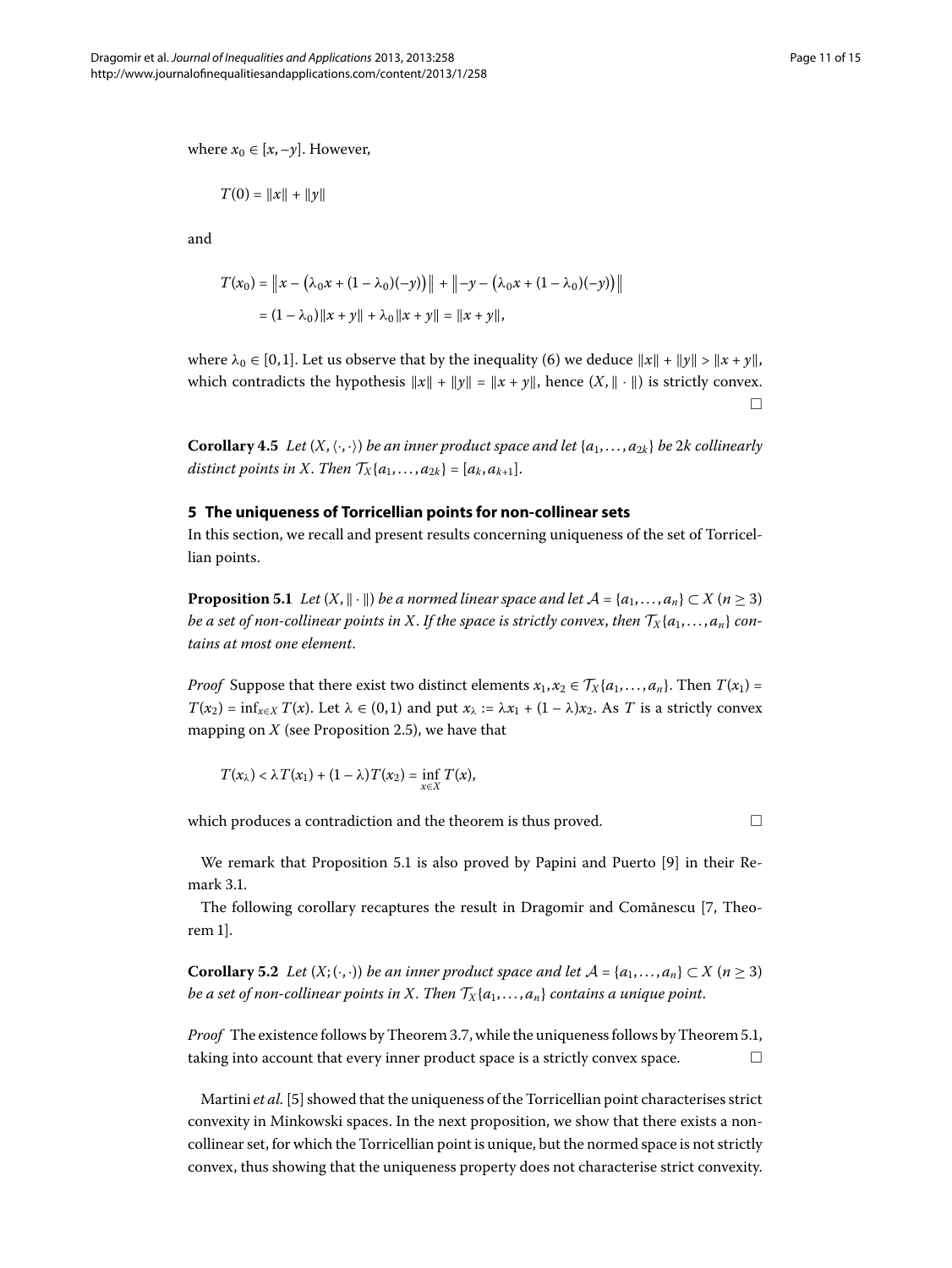We note that the definition of collinear in  $[5]$  $[5]$  is metric dependent[.](#page-11-1) Thus, Proposition 5.1 only generalises their result when the metric agrees with our definition of collinearity (*cf.* Definition 4[.](#page-9-2)1).

**Proposition 5.3** Let  $(X, \|\cdot\|)$  be a normed space which is not strictly convex. There exists a *set*  $A = \{a_1, a_2, a_3\}$  *of non-collinear distinct points in X such that*  $\mathcal{T}_X\{a_1, a_2, a_3\}$  *has at most one element*.

*Proof* Since *X* is not strictly convex, by the proof of Theorem 4[.](#page-10-1)4 ( $'(iii) \Rightarrow (i)$ ), there exist *a*<sub>1</sub>, *a*<sub>2</sub> distinct points such that  $\mathcal{T}_X\{a_1, a_2\} \setminus [a_1, a_2] \neq \emptyset$ . Let  $a_3 \in \mathcal{T}_X\{a_1, a_2\} \setminus [a_1, a_2]$ . We observe that  $a_3 \notin dr(a_1, a_2)$ , which implies that  $a_1, a_2, a_3$  are non-collinear distinct points. We have  $T_A(a_3) = ||a_3 - a_1|| + ||a_3 - a_2|| = ||a_1 - a_2||$ . If  $x \neq a_3$ , then  $||x - a_3|| > 0$  and  $||x - a_1|| +$  $||x - a_2|| \ge ||a_1 - a_2||$  and consequently, *T*<sub>A</sub>(*x*) > *T*<sub>A</sub>(*a*<sub>3</sub>). Hence, *T*<sub>X</sub>{*a*<sub>1</sub>, *a*<sub>2</sub>, *a*<sub>3</sub>} = {*a*<sub>3</sub>}. □

#### **Open problems**

Suppose we define the property  $\mathcal{P}_3$  to be the following: For all the sets { $a_1, a_2, a_3$ } of distinct points, the set  $\mathcal{T}_{X}{a_1, a_2, a_3}$  has at most one element. We then ask the following question: If the property  $P_3$  holds true in a normed space *X*, can we affirm that *X* is strictly convex? The answer is no, and is verified by Corollary 6[.](#page-13-0)4 of Section 6. Furthermore, we ask the question: If we generalise the property  $P_3$  to  $P_n$ , where  $n \geq 3$ , for what values of *n* can we affirm that *X* is strictly convex? In the next example, we show that when  $P_n$  holds true in a normed space *X* and *n* is an odd number, *X* is not necessarily strictly convex.

<span id="page-12-0"></span>**Example 5.4** If we consider the space  $(\mathbb{R}^d, \|\cdot\|_1)$  (which is not strictly convex), then for all sets  $\{a_1, \ldots, a_n\}$  (where *n* is an odd number) of distinct points,  $\mathcal{T}_X\{a_1, \ldots, a_n\}$  has at most one element (*cf.* Section 6).

It remains as an open problem at this point for the case of  $n \geq 3$ , where *n* is an even number.

#### **6 The Torricellian points in the Taxicab geometry**

In this section we study the Torricellian points of the set  $A$  in the Taxicab geometry. We consider the real vector space  $\mathbb{R}^d$ . The Taxicab norm (or Manhattan norm)  $\|\cdot\|_1$  gives rise to the Taxicab metric. The Taxicab norm is defined by

$$
\|(x_1,\ldots,x_d)\|_1 = \sum_{i=1}^d |x_i|.\tag{7}
$$

Let be  $\mathbf{a}_1 = (a_1^1, \ldots, a_1^d), \ldots, \mathbf{a}_n = (a_n^1, \ldots, a_n^d)$ . We note by  $\mathcal{A} = \{\mathbf{a}_1, \ldots, \mathbf{a}_n\} \subset \mathbb{R}^d$ . We introduce the following notation:

$$
\mathbf{A}^i = (a_1^i, \dots, a_n^i) \in \mathbb{R}^n \quad \text{for all } i \in \{1, \dots, d\}.
$$

If  $\mathbf{B} = (b^1, \ldots, b^n) \in \mathbb{R}^n$ , then

$$
\text{midd}(\mathbf{B}) = \begin{cases} \{b^{\sigma(k+1)}\}, & n = 2k+1, \\ [b^{\sigma(k)}, b^{\sigma(k+1)}], & n = 2k, \end{cases}
$$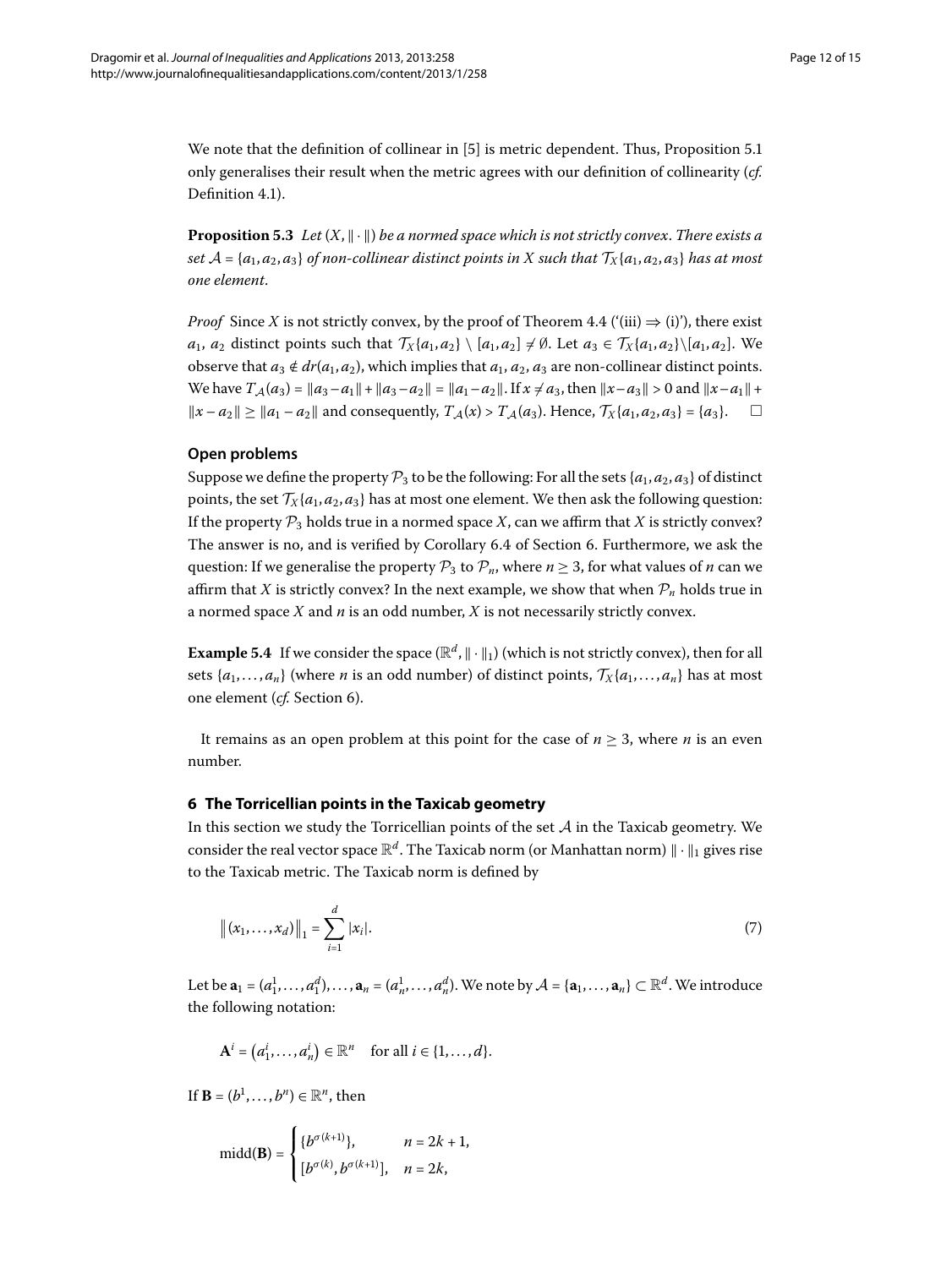where  $\sigma$  : {1, ..., *n*}  $\rightarrow$  {1, ..., *n*} is a permutation which satisfies the property P:  $b^{\sigma(1)} \le$  $b^{\sigma(2)} \leq \cdots \leq b^{\sigma(n)}$ . We note that the set midd(**B**) does not depend on the permutation  $\sigma$ with the property P.

#### **6.1 The case**  $d = 1$

We consider the more general Torricelli problem, *i.e.* to minimise the functional  $T_A : \mathbb{R} \to$ R,

<span id="page-13-1"></span>
$$
T_{\mathbf{A}}(x) = \sum_{i=1}^{n} |x - a^i|,
$$

where  $A = (a^1, \ldots, a^n) \in \mathbb{R}^n$  in which the points  $a^1, \ldots, a^n$  are not necessary distinct. Using similar arguments to those in Proposition 4[.](#page-10-1)2, Proposition 4.3 and Theorem 4.4, we obtain the following result.

**Theorem .** *The set of Torricellian points of* **A** *is*

 $\mathcal{T}_{\mathbb{R}}(A) = \text{midd}(A).$ 

#### **Remark 6.2**

- (i) We have a unique Torricellian point if and only if midd(**A**) has a unique point;
- (ii) If *n* is odd, then the set of Torricellian points has a unique element.

#### **6.2** The general case  $d > 1$

The Torricellian functional has the form

$$
T(x_1,\ldots,x_d)=\sum_{i=1}^d\sum_{j=1}^n\big|x_i-a_i^j\big|=\sum_{i=1}^dT_{\mathbf{A}^i}(x_i).
$$

<span id="page-13-0"></span>By Theorem 6[.](#page-13-1)1 we have the following.

**Theorem .** *The set of Torricellian points of* A *is*

$$
\mathcal{T}_{\mathbb{R}^d}\{\mathbf{a}_1,\ldots,\mathbf{a}_n\}=\mathrm{midd}(\mathbf{A}^1)\times \mathrm{midd}(\mathbf{A}^2)\times\cdots\times \mathrm{midd}(\mathbf{A}^d).
$$

#### **Corollary 6.4**

- (i) If *n* is odd, then  $\mathcal{T}_{\mathbb{R}^d}\{\mathbf{a}_1,\ldots,\mathbf{a}_n\}$  has a unique point;
- (ii) If *n* is even, then  $\mathcal{T}_{\mathbb{R}^d}\{\mathbf{a}_1,\ldots,\mathbf{a}_n\}$  has a unique point if and only if all the sets  $\text{midd}(\mathbf{A}^i)$ *have a unique element*.

We present two sets of Torricellian points in the space  $(\mathbb{R}^2, \|\cdot\|_1)$ : the first has one element and the second has an infinite number of elements.

**Example 6.5** The set of Torricellian points of  $A_I = \{(1, 0), (-1, 0), (0, 1), (0, -1)\} \subset \mathbb{R}^2$  is

$$
\mathcal{T}_{\mathcal{A}_I} = \big\{ (0,0) \big\}.
$$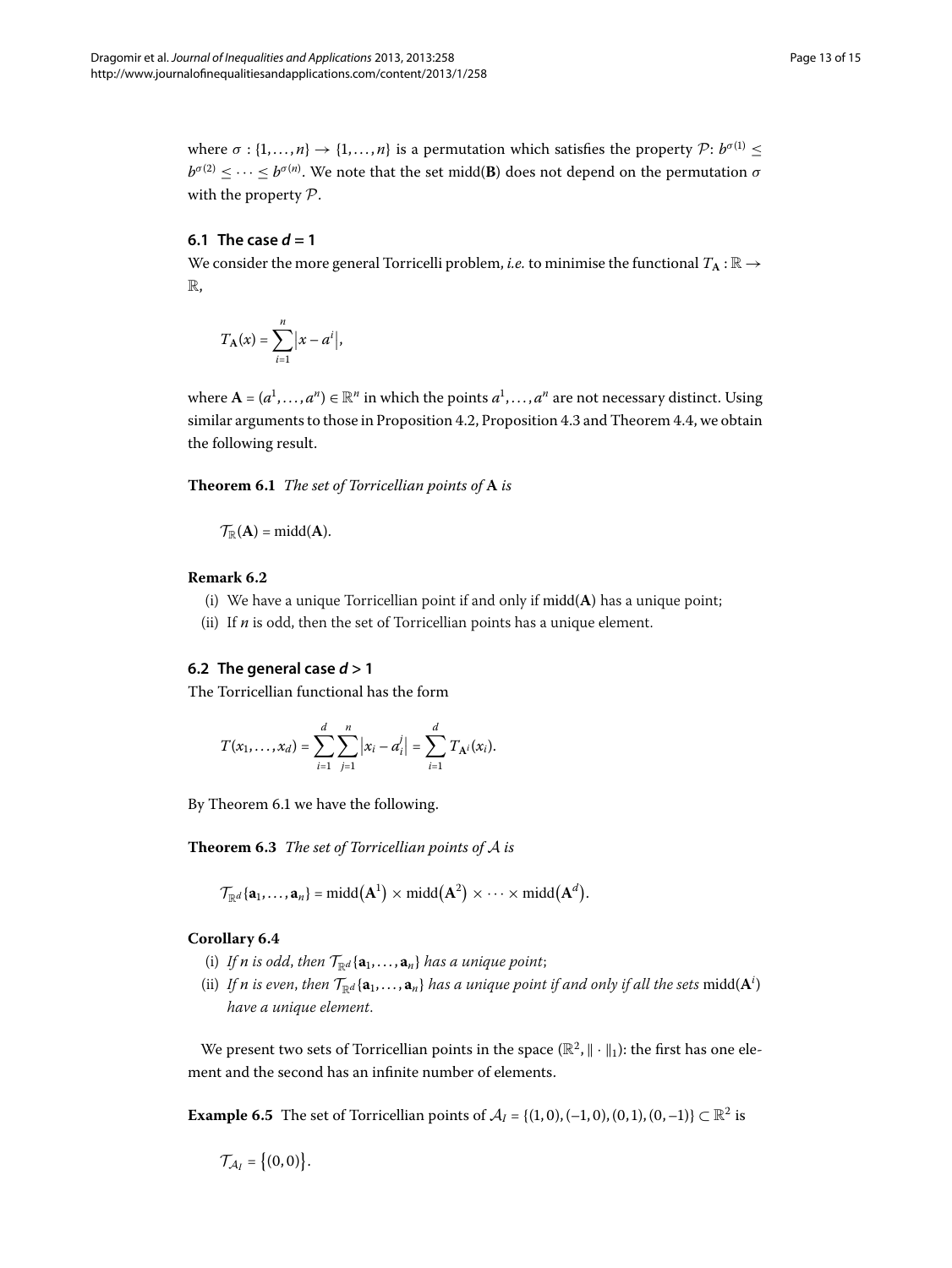**Example 6.6** The set of Torricellian points of  $\mathcal{A}_{II} = \{(1,1), (-1,1), (-1,-1), (1,-1)\}\subset \mathbb{R}^2$  is

$$
\mathcal{T}_{\mathcal{A}_{II}}=[-1,1]\times[-1,1].
$$

#### **Conclusions**

We consider the Torricelli problem in the settings of normed spaces. We recall some known results such as the existence of Torricellian point(s) in reflexive spaces. Our result shows that when the set  $A$  spans a non-expansive linear subspace of a normed space, the Torricellian point(s) exists. This implies that the Torricellian point of a set  $A$  always exists in inner product spaces.

Furthermore, we show that in any normed space, if all points in the set  $A = \{a_1, \ldots, a_{2k+1}\}\$ lie in a single straight line (collinear), then the Torricellian set is the singleton  $\{a_{k+1}\}\$ . When all the points in the set  $A = \{a_1, \ldots, a_{2k}\}\$  are collinear, the Torricellian set contains the segment  $[a_k, a_{k+1}]$ . This result can be used to characterise strictly convex spaces. When the Torricellian set of the collinear set  $\{a_1, \ldots, a_{2k}\}$  is equal to the segment  $[a_k, a_{k+1}]$ , then the space must be a strictly convex space and vice versa. This implies that when the space is an inner product space, the Torricellian set of the collinear set  $\{a_1, \ldots, a_{2k}\}$  is the segment  $[a_k, a_{k+1}].$ 

We discuss the uniqueness of the Torricellian points for non-collinear sets. We show that the Torricellian point is unique when the space is strictly convex. However, we show the uniqueness does not characterise strict convexity. Lastly, we consider some examples of the Torricellian points in a normed space endowed with the Taxicab geometry.

#### <span id="page-14-2"></span><span id="page-14-1"></span><span id="page-14-0"></span>**Competing interests**

The authors declare that they have no competing interests.

#### **Authors' contributions**

SSD, DC and EK contributed equally in all stages of writing the paper. All authors read and approved the final manuscript.

#### **Author details**

<span id="page-14-4"></span><span id="page-14-3"></span><sup>1</sup>School of Engineering and Science, Victoria University, P.O. Box 14428, Melbourne, Victoria 8001, Australia. <sup>2</sup>School of Computational and Applied Mathematics, University of the Witwatersrand, Private Bag 3, Wits, Johannesburg, 2050, South Africa. 3University of the West Timisoara, B-dul V. Parvan 4, Timisoara, 300233, Romania.

#### <span id="page-14-5"></span>**Acknowledgements**

<span id="page-14-6"></span>Dan Comănescu has been supported by the grant of the Romanian National Authority for Scientific Research, CNCS UEFISCDI, project number PN-II- RU-TE-2011-3-0006.

#### <span id="page-14-7"></span>Received: 25 February 2013 Accepted: 6 May 2013 Published: 22 May 2013

#### <span id="page-14-10"></span><span id="page-14-9"></span><span id="page-14-8"></span>**References**

- 1. Dalla, L: A note on the Fermat-Torricellian point of a d-simplex. J. Geom. 70, 38-43 (2001)
- 2. Simons, S: Some features of the general Fermat point. Math. Gaz. 87(508), 60-70 (2003)
- 3. Kupitz, YS, Martini, H: Geometric aspects of the generalized Fermat-Torricelli problem. In: Intuitive Geometry (Budapest, 1995). Bolyai Soc. Math. Stud., vol. 6, pp. 55-127 (1997)
- <span id="page-14-12"></span><span id="page-14-11"></span>4. Boltyanski, V, Martini, H, Soltan, V: Geometric Methods and Optimization Problems. Combinatorial Optimization, vol. 4. Kluwer Academic, Dordrecht (1999)
- 5. Martini, H, Swanepoel, KJ, Weiss, G: The Fermat-Torricelli problem in normed planes and spaces. J. Optim. Theory Appl. 115(2), 283-314 (2002)
- 6. Dragomir, SS, Comanescu, D, Cho, YJ, Kim, SS: On Torricelli's problems in inner product space. Aust. Math. Soc. Gaz. ˘ 27(4), 173-180 (2000)
- 7. Dragomir, SS, Comănescu, D: On the Torricellian point in inner product spaces. Demonstr. Math. 41(3), 639-650 (2008)
- 8. Veselý, L: A characterization of reflexivity in the terms of the existence of generalized centers. Extr. Math. 8(2-3), 125-131 (1993)
- 9. Papini, PL, Puerto, J: Averaging the k largest distances among n: k-centra in Banach spaces. J. Math. Anal. Appl. 291(2), 477-487 (2004)
- 10. Dragomir, SS: Semi-inner Products and Applications. Nova Science Publishers, New York (2004)